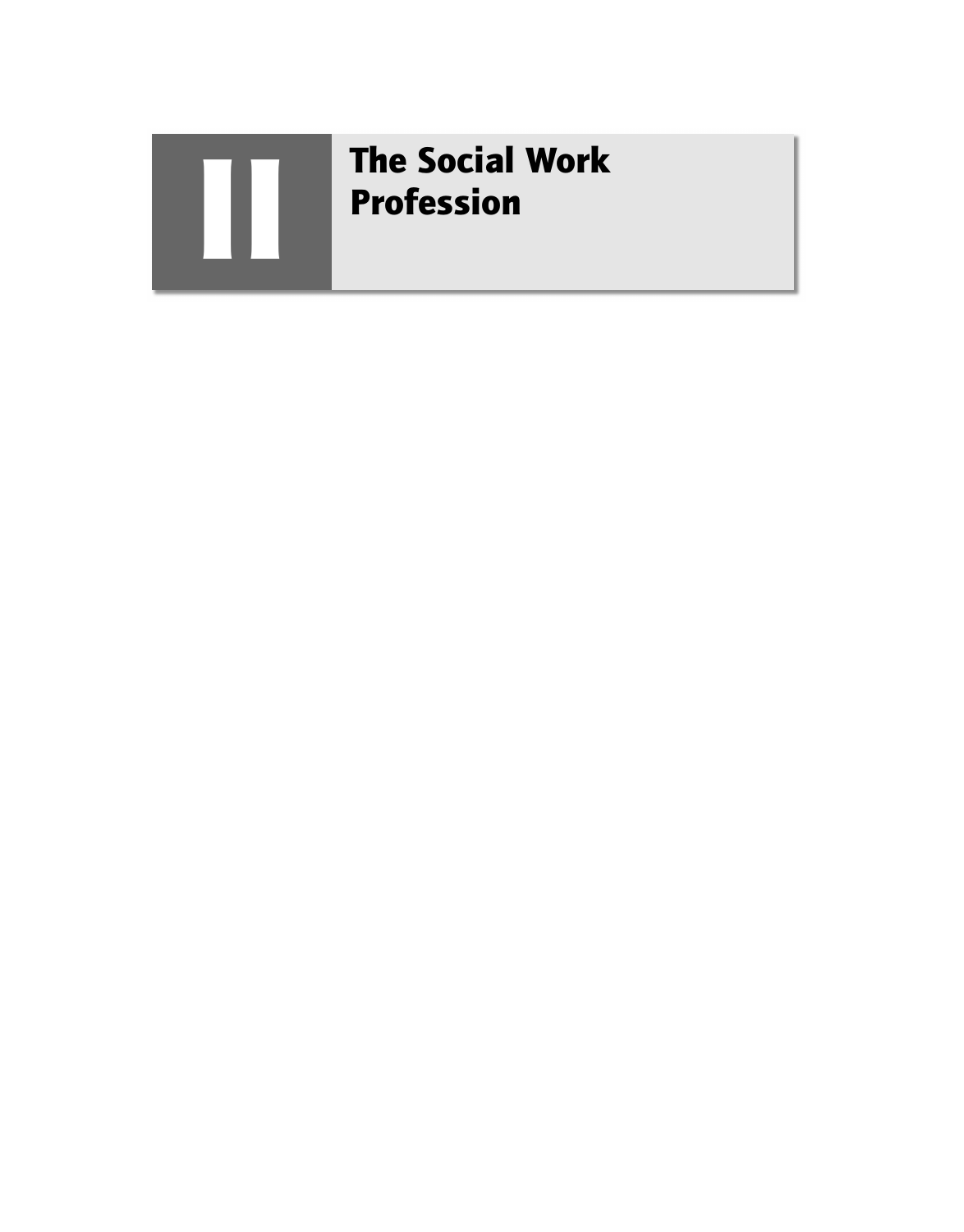# WORKOUT 7 Understanding Social Work Regulation in Your State and the Nation

**A**<sup>t</sup> the present time, regulation of the social work profession exists in every state in the United States. Usually, this regulation takes the form of a system of licensure. *Licensure* is officially defined as a process by which "an agency of government grants permission to an individual to engage in a given occupation, upon finding that the applicant has attained the minimal degree of competency required to ensure that the public health, safety, and welfare will be reasonably well protected" (Karls, 1992, p. 53).

In other words, having a system in place that requires social workers to meet minimal standards for practice ostensibly ensures the protection of the service consumer from incompetent practitioners. Licensing also clarifies the "scope of practice," that is, what the social worker may lawfully do. For example, in Kansas, the social worker may diagnose mental disorders. However, in no state can a social worker prescribe medication (not included in "scope of practice").

Given the pervasiveness of licensure in this country, it seems clear that such regulation is viewed as desirable. Both the profession and the public generally believe in the concept. However, not everyone agrees that the regulation of the profession is a good thing. Mathis (1992), for example, believes that licensing has a pernicious effect:

*[It] narrows the scope and the nature of services delivered to people of color, ... restricts job opportunities for [minorities] ... by utilizing invalid and biased testing and formal, university-based education as the basic screening mechanisms for entering the profession, and screens out disproportionately ... non-mainstream perspectives. (p. 59)*

In other words, the institution of licensing is inherently racist and serves to maintain race- and class-based inequalities.

If the purpose of licensing is to protect the public from incompetence, you ought to know what its converse—competence—is. Regulation, coupled with the absence of such a definition, invites the criticism of "overregulation." Here is an example: Some years ago, the state of Kansas compelled a teenager to cease and desist the practice of cosmetology without a license. The nature of her crime? She was earning money (albeit less than a licensed beautician) by braiding the hair of friends and acquaintances into "cornrows," tiny braids all over the head that take a very long time to do. When a group of licensed, professional beauticians heard about the girl and her business, they brought her to the attention of the local authorities, and thus a controversy was born. Citizens in the community,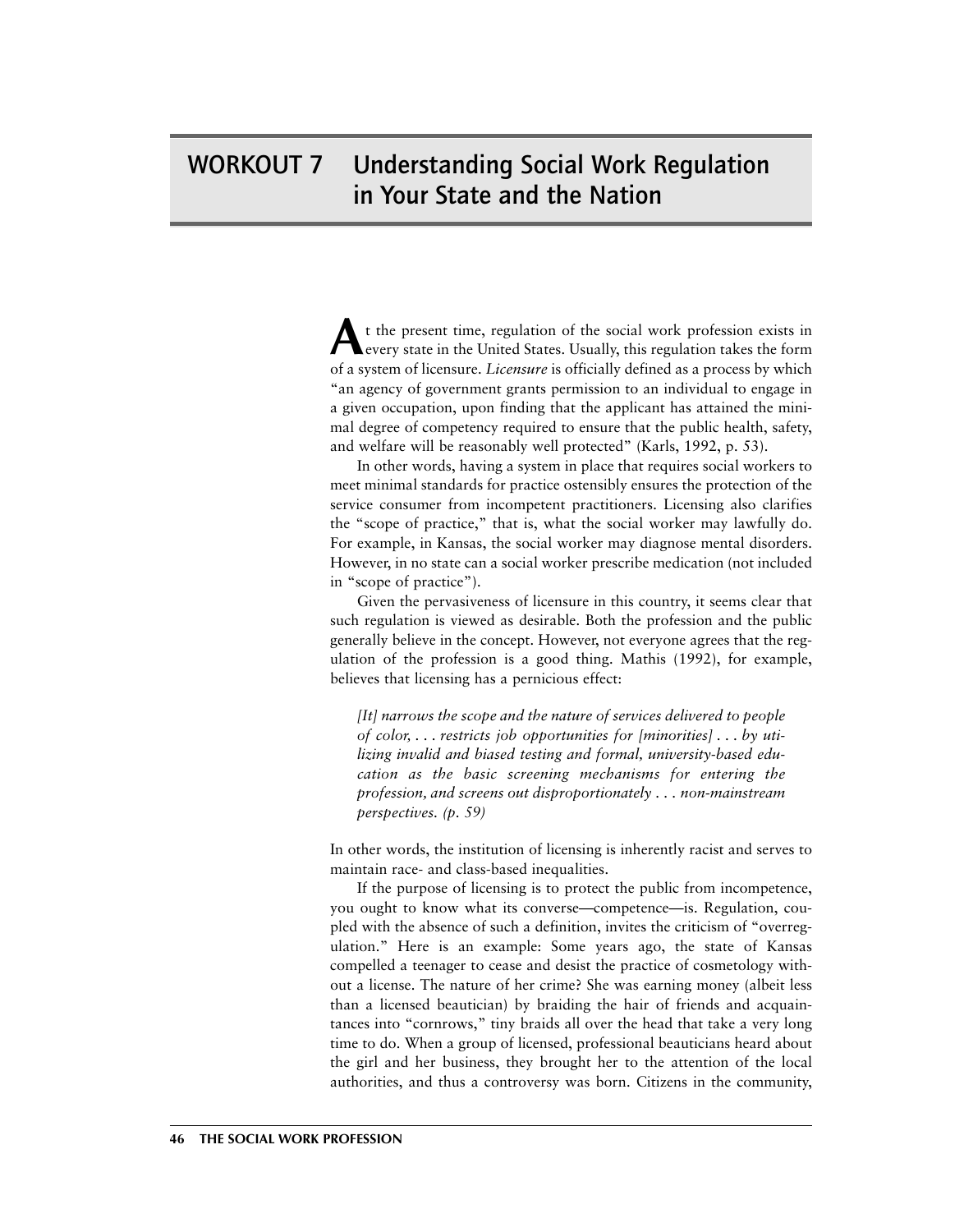irritated that the young girl was being punished, in effect, for showing some entrepreneurial instinct, questioned the decision to shut her down. Local beauticians defended the decision, stating that they had gone to beauty school, had learned about the skeletal structure of the head and about many different kinds of hair preparations, and that practices such as this girl's were dangerous to the public. What do you think? Did the cease-and-desist order protect the public? Or did the system of licensing simply keep a competent person from exercising her ability to compete in the marketplace?

This is not a small matter, either in theory or in practice, for the terms of the argument speak directly to the ongoing conflict within the profession about how it can remain true to its historical, anti-elitist mission while striving for the trappings of elitism—high pay and high status—that licensing requirements may reflect.

For some of you, licensing issues will become salient before you graduate, because your state regulates entry-level practice. Others of you will not need to consider licensure unless or until you attain a graduate degree. The question of the levels at which your state licenses can best be answered by your instructor. Nevertheless, it is important to understand the terms and conditions of attaining a license and keeping it active in the state in which you intend to practice, as well as getting a general sense of the whole regulation enterprise.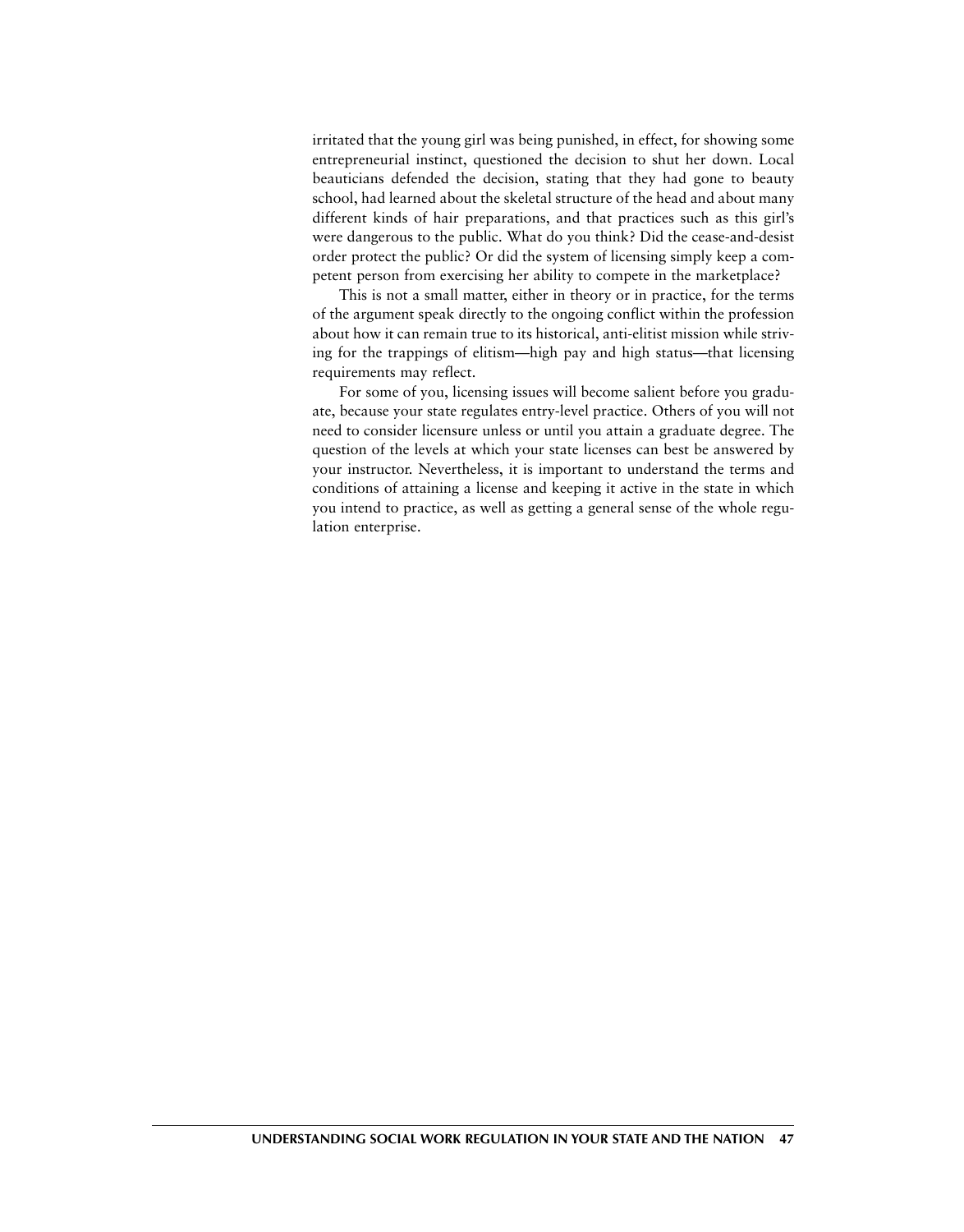# **WORKOUT 7 Instructions**

### **Location**

Inside and outside class

#### **Purpose**

- 1. To understand the professional social work regulatory system in your state.
- 2. To learn more about how social work regulates itself across the country.
- 3. To gain the knowledge and understanding necessary for developing a critical perspective on the issue of licensure.

#### **Background**

This workout is based on the presumption that you have decided to attain an education that will get you to your goal of being a social worker. When we make the decision about what occupation or profession to pursue, we rarely think about what is required beyond the formal education component.

Graduation, however, is usually but one (albeit usually the most difficult) step toward being sanctioned by the state to practice your profession.

Persons contemplating entering the social work profession would be well served by learning about licensure requirements in their state, as well as answers to many other questions. For example, some states have licensing reciprocity with other states, which means that if you meet the requirements for licensing in one state, then the other state accepts your qualifications. Does your state have reciprocity? Another question often asked has to do with whether a student who has committed certain crimes in the past can be summarily prevented from being licensed by the state. How does your state handle an applicant's criminal record?

More important, though, what you learn about licensing will help you develop your own perspective about the functions it serves in society. That is the primary purpose of this workout.

#### **Directions**

1. Your instructor may invite to class the credentialing specialist for your state board to discuss licensing issues in your state (if the location of your state board is too far away for this, the specialist may be able to have a teleconference in your classroom). You should prepare for this talk by developing a list of questions you would like answered. These questions should relate to the specific requirements for attaining a license at the various levels, the costs associated with attaining and maintaining a license, and whether exceptions or waivers are ever granted for either of those two things. You might also ask about the scope of practice. In other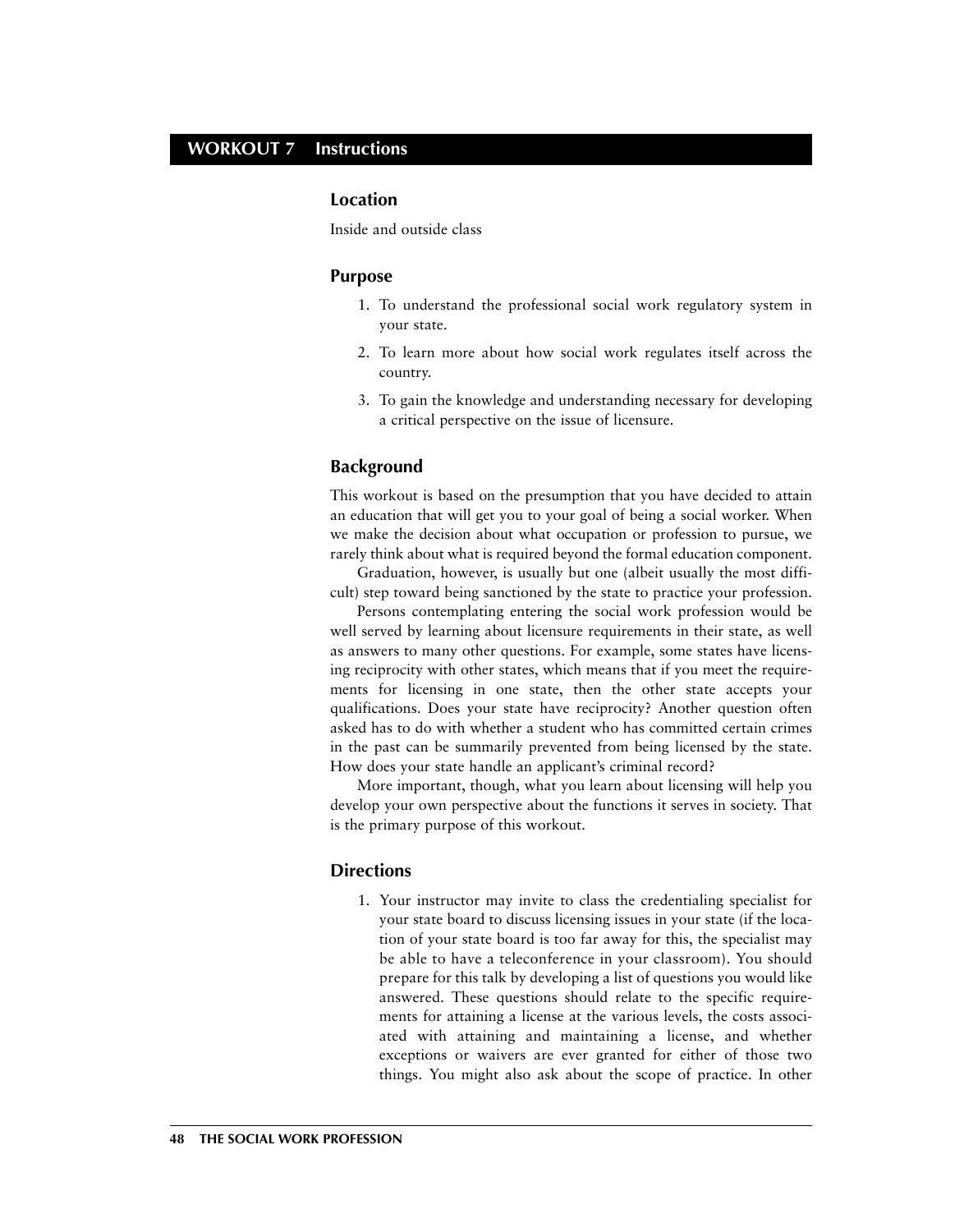words, what does having a license actually allow you to do? Query the credentialing specialist about reciprocity: Does your state have agreements with other states? On what grounds may a person be considered to be practicing social work without a license? What happens to social workers who behave unethically? What other helping professionals are licensed through this same state board? Are their requirements more, or less, stringent than those for social work? Take notes as part of this workout.

- 2. Your instructor then assigns each person in the class a state licensing board to write to, asking for specific information and answers to relevant questions. This part of the assignment can also be done in groups and takes almost no time using the web. For example, one person in your group finds out the location of the state board you have been assigned to write to (the Social Work Examination Service webpage has links to addresses of all state boards: http:// www.swes.net/licensing/boards.html). Another person in your group may write a request, asking that information be sent to the third member, who then is responsible for sharing that information.
- 3. On a day appointed by your instructor, all groups share the information they have gathered. Based on that information, your instructor leads you in a discussion about licensing and what you have learned.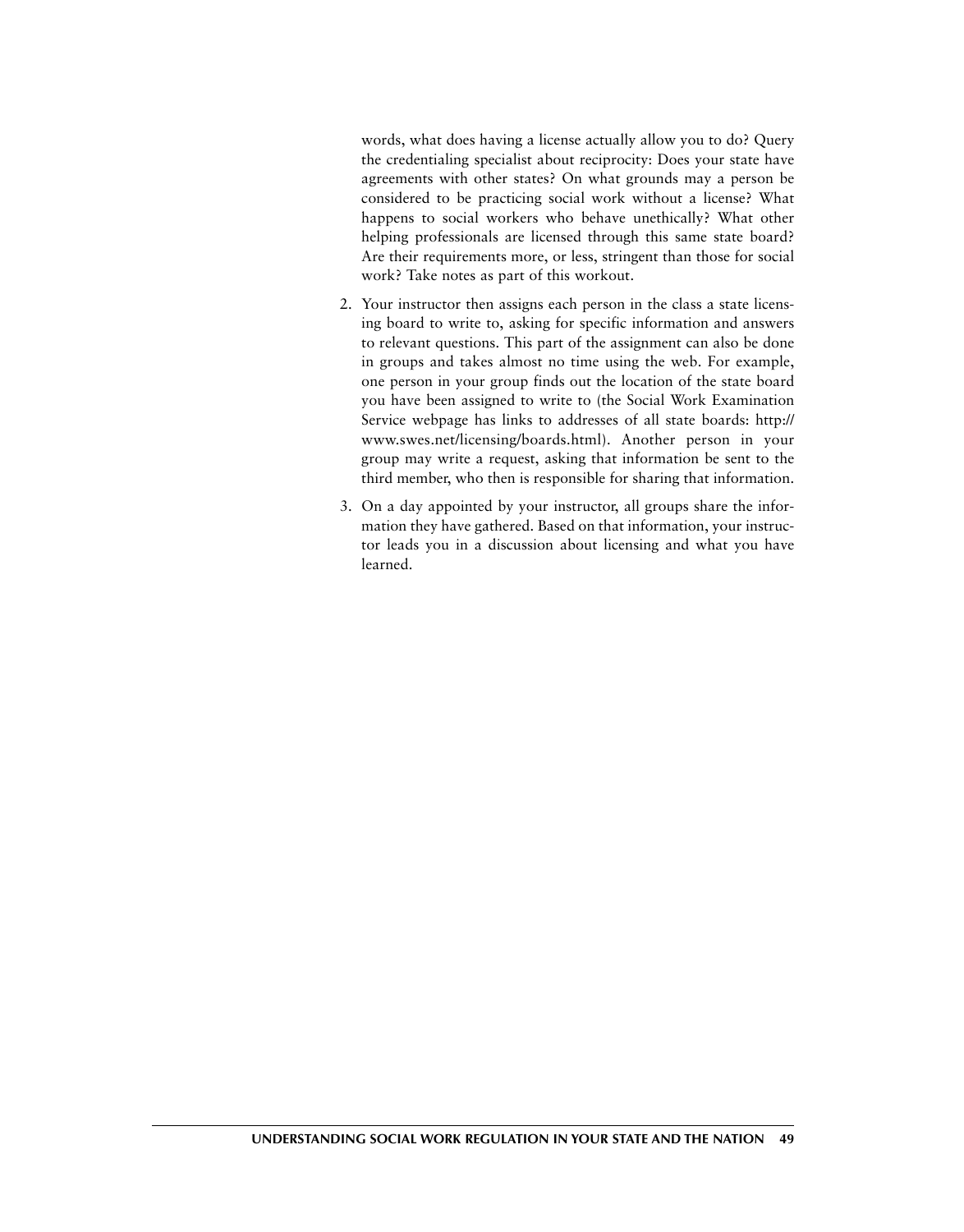# **WORKOUT 7 Workspace**

Notes From Guest Speaker

 $\overline{\phantom{0}}$ 

<u> 1989 - Johann Stoff, Amerikaansk politiker († 1958)</u>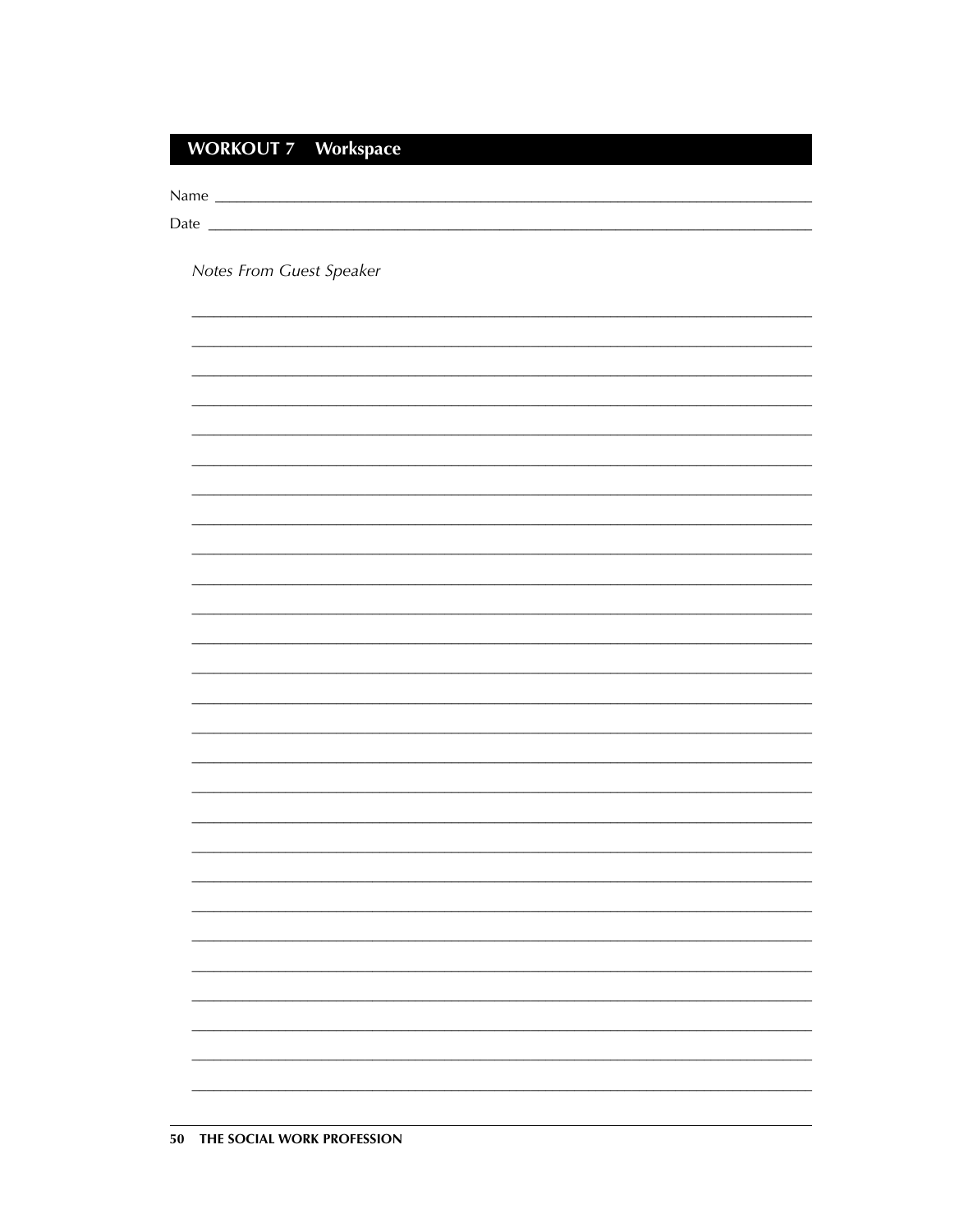Use this page to note the specifics of the letter you sent to the state board assigned you by your teacher.

Address:

Notes to Remember From Class Discussion About Licensure Around the Country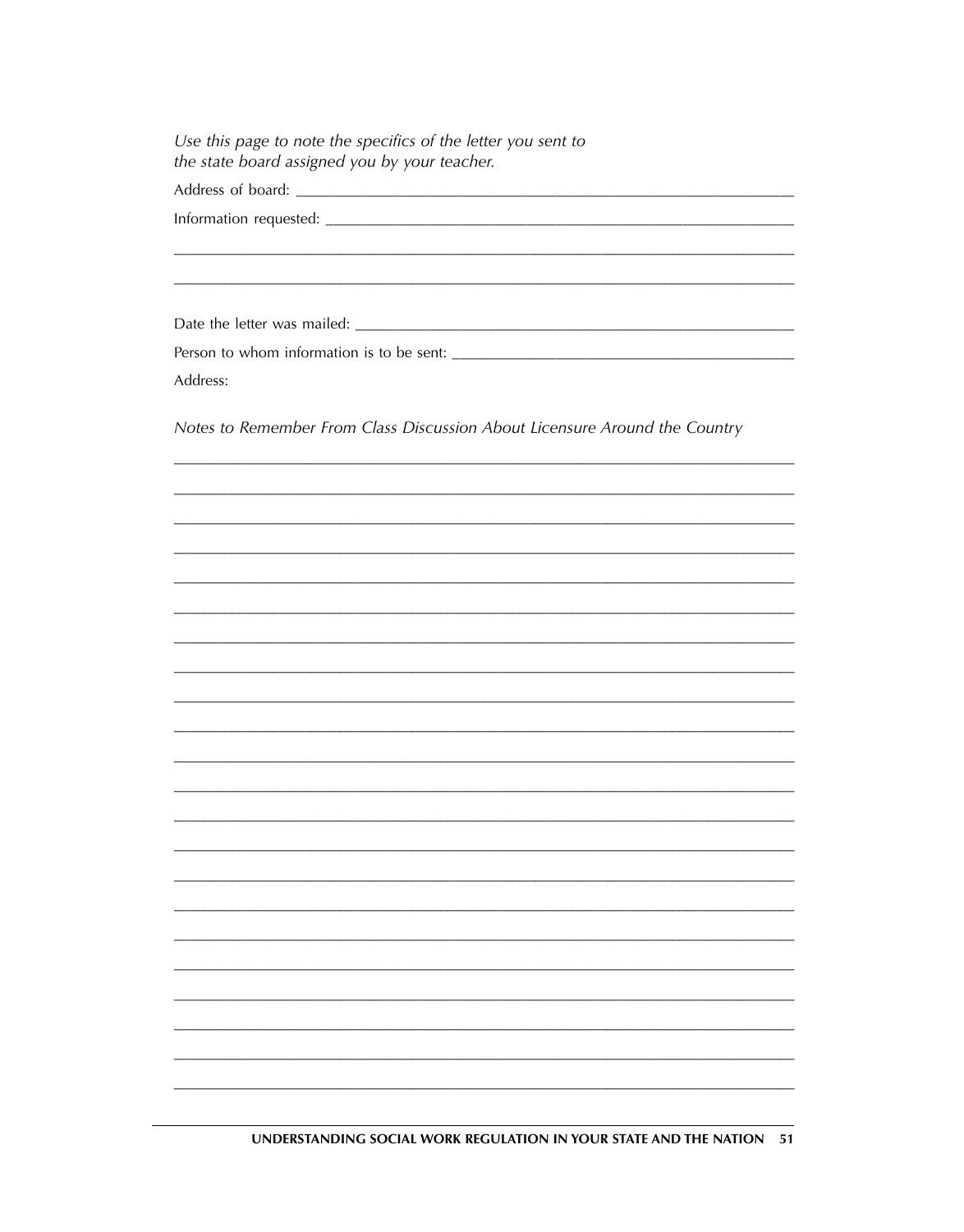| 1. Based on what you have learned about licensure, what is your perspective?                                                  |
|-------------------------------------------------------------------------------------------------------------------------------|
| 2. Do you think the requirements set forth actually protect the public from the incompetent?                                  |
| 3. Do states make any exceptions to accommodate persons for whom licensing poses barriers to the<br>ability to earn a living? |
| 4. If not, do you think that such exceptions should be made, and if so, under what circumstances?                             |
| 5. Should anyone who meets the minimum requirements be granted a license?                                                     |
| 6. Are the sanctions for unethical behavior clear?                                                                            |
| 7. What should the future of licensing be?                                                                                    |
|                                                                                                                               |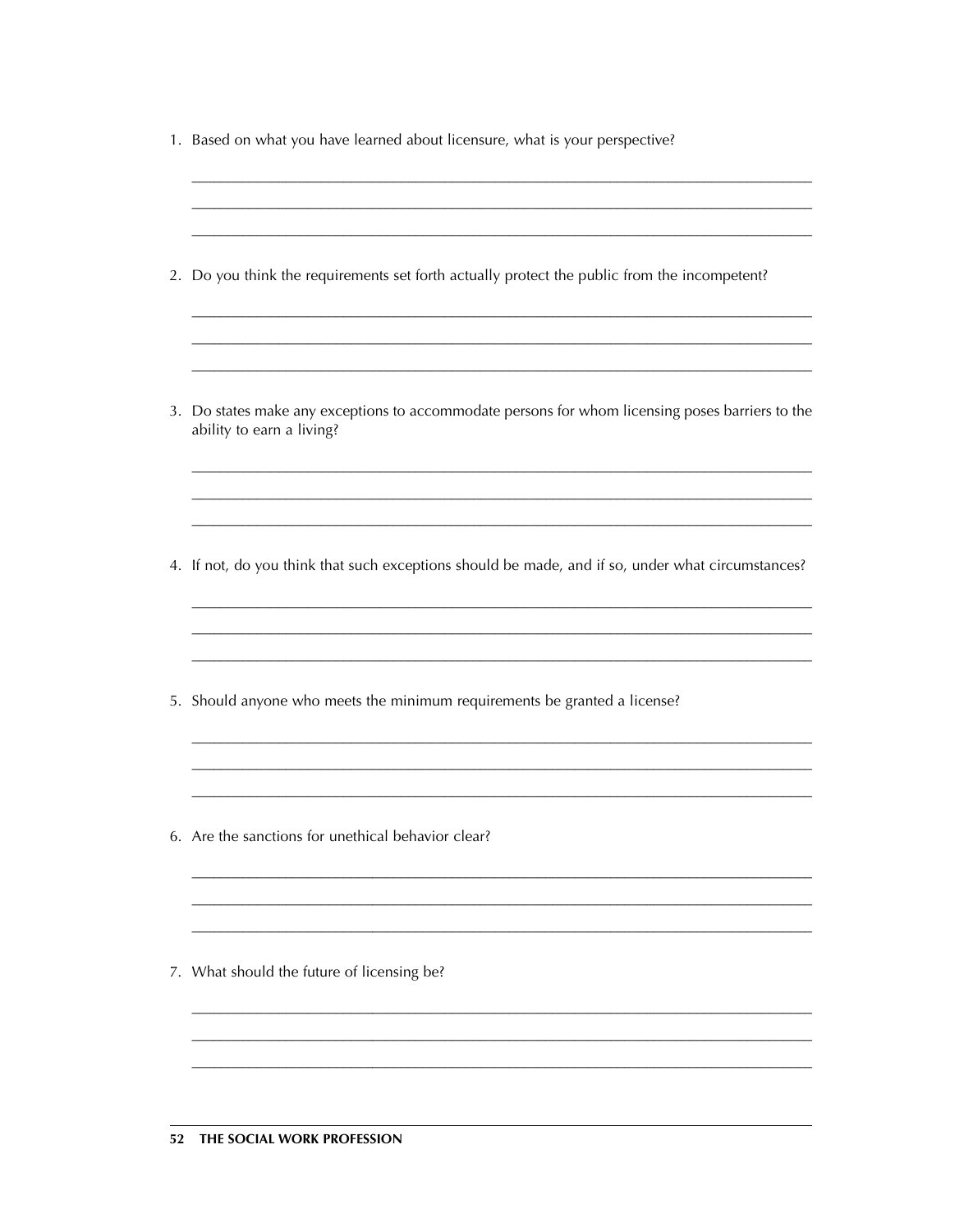# WORKOUT 8 Using Social Media to Enhance Your Professional Effectiveness

Almost four decades ago, an article in *Social Work* heralded the begin-<br>hing of the computer age in the social work profession (Hoshino & McDonald, 1975). The authors used a case study (based on the second author's efforts at his master's in social work field placement) to demonstrate how outcome research would be enhanced in the future through computerized recordkeeping. At this point, the World Wide Web had yet to be born and did not figure even remotely into the authors' contemplation about the use of computers in social work.

How far, and how fast, we have come! As you who have grown up in the age of web 2.0 know, the horizon upon which we can view new utilities for the computer is endless. Through the web, we are able to share information, collaborate with others on projects and products, and participate in communities of interest all over the world. These capabilities have changed not only the scope of our ability to learn new things about ourselves and the world, but our capacity to change those things when our profession, or our conscience, requires it. The following well-documented example is but one embodiment of this.

In June 2009, the Iranian government held its presidential election. Fraud was considered widespread, and many believed that the incumbent, Mahmoud Ahmadinejad, stole the election. People gathered in the streets to protest over a period of days, often directed to specific places in the city through social networking sites such as Twitter (for this reason, these protests are often called "the Twitter Revolution"). During one of the protests, a young woman, a university student named Neda Agha-Soltan, was murdered by the Iranian paramilitary loyal to Ahmadinejad. An unnamed bystander videotaped the murder on his or her cell phone, which was subsequently posted to Facebook, and then YouTube. From there, the footage went viral, appearing on news stations such as CNN. The fact that the incident was caught on tape and shown so widely made it difficult for the government to deny brutality toward it citizens, although they certainly tried (at first, the state-controlled media did not report the incident). Although Ahmadinejad remains in power to this day, a simple cell phone video recording, and a social networking site, have given the Iranian people and the world solid evidence that the government is a de facto repressive dictatorship. As a result of this, many believe that it is only a matter of time before the regime collapses under the weight of this evidence, as well as other material proof that inevitably will be exposed in our connected age (it should also be noted that the anonymous videographer was awarded a prestigious George Polk Award in Journalism).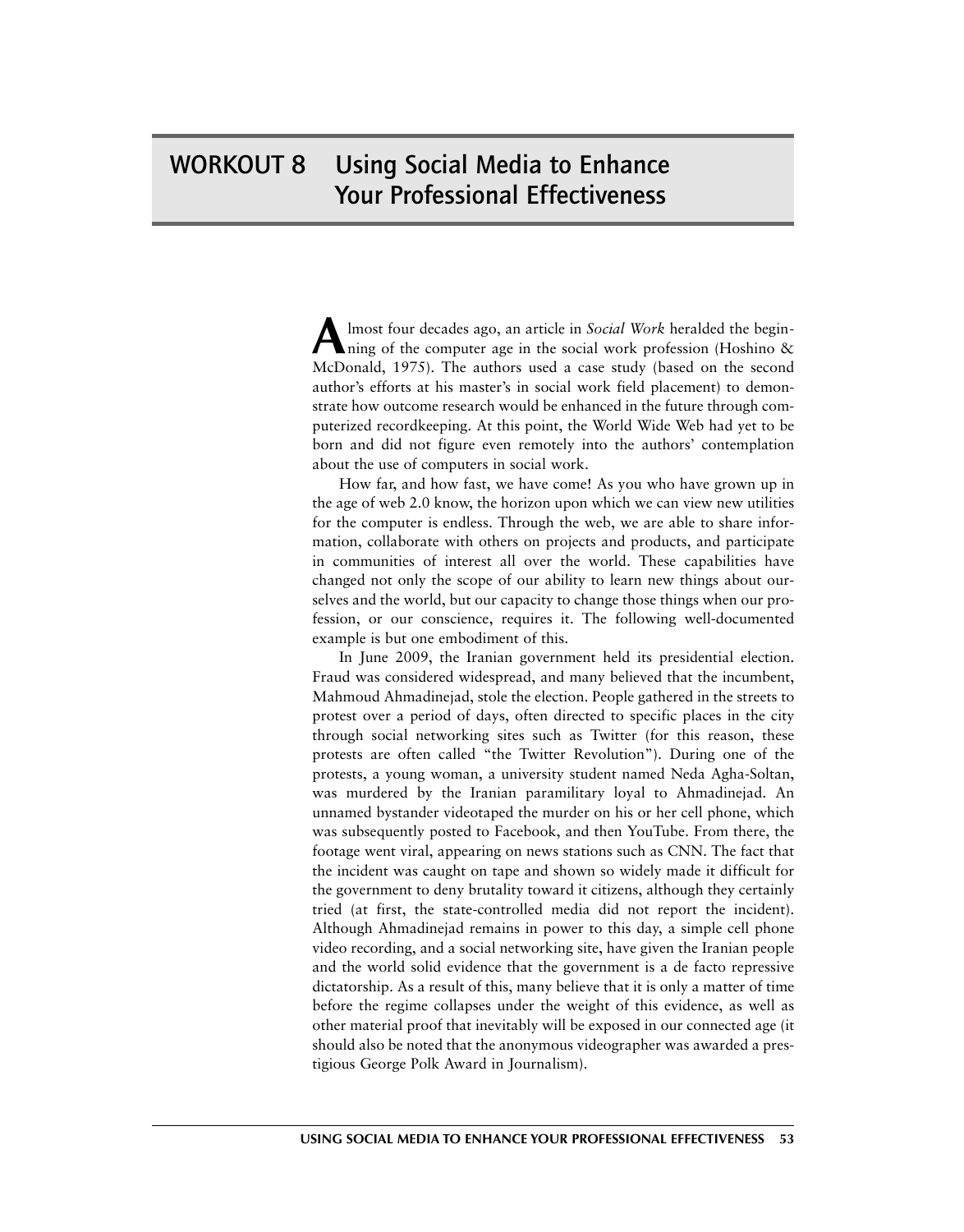Closer to home, the election of President Obama is an object lesson in the power of social networks to engender change. The literature is rife with stories of the then-candidate's creative use of the web to raise millions of dollars from ordinary citizens, in small amounts, on a scale never before seen in modern politics (for a riveting account of this effort, read David Plouffe's *The Audacity to Win,* 2009). Less remarked upon, however, is the fact that, without the Internet, those who supported then-candidate Obama would not have known of their numerical strength nor the intensity of their collective support, and he may well have become a historical footnote, rather than the president of the United States (the fact that President Obama himself was a community organizer probably allowed him to see the possibility of his own election—and the means for accomplishing it before others did).

All of the foregoing points to an inescapable fact: Anyone with a computer can be an engine of social change. Anyone with a computer can make their voice heard by contributing money, designing posters or other materials, organizing meetings of those with similar interests, and so forth. You can also critically influence the discourse on topics of interest to you by blogging knowledgeably and attracting a critical mass of readers, or responding online to the work of others. And, of course, it goes without saying that you can absorb the expertise of others about topics of interest, expanding the practice skills and tools in your repertoire.

In my view, the best part about the breadth and depth of opportunities for social workers and others with a modicum of tech savvy is that you can be actively engaged in the work of your choice, regardless of most physical limitations, geographic limitations, wealth (or lack thereof!), or family obligations. No matter who or where in this country you are, you can access information on just about anything you are curious about, instantaneously. Think about it: You are in a position to make important discoveries in a way that previous generations of students could not.

What I offer you in the following workouts are two different sets of opportunities. Workout 8 allows you to very quickly access information to help you shape your practice with clients; a second workout (Workout 14) allows you to begin what I hope is a long career of contributing to our evidence base.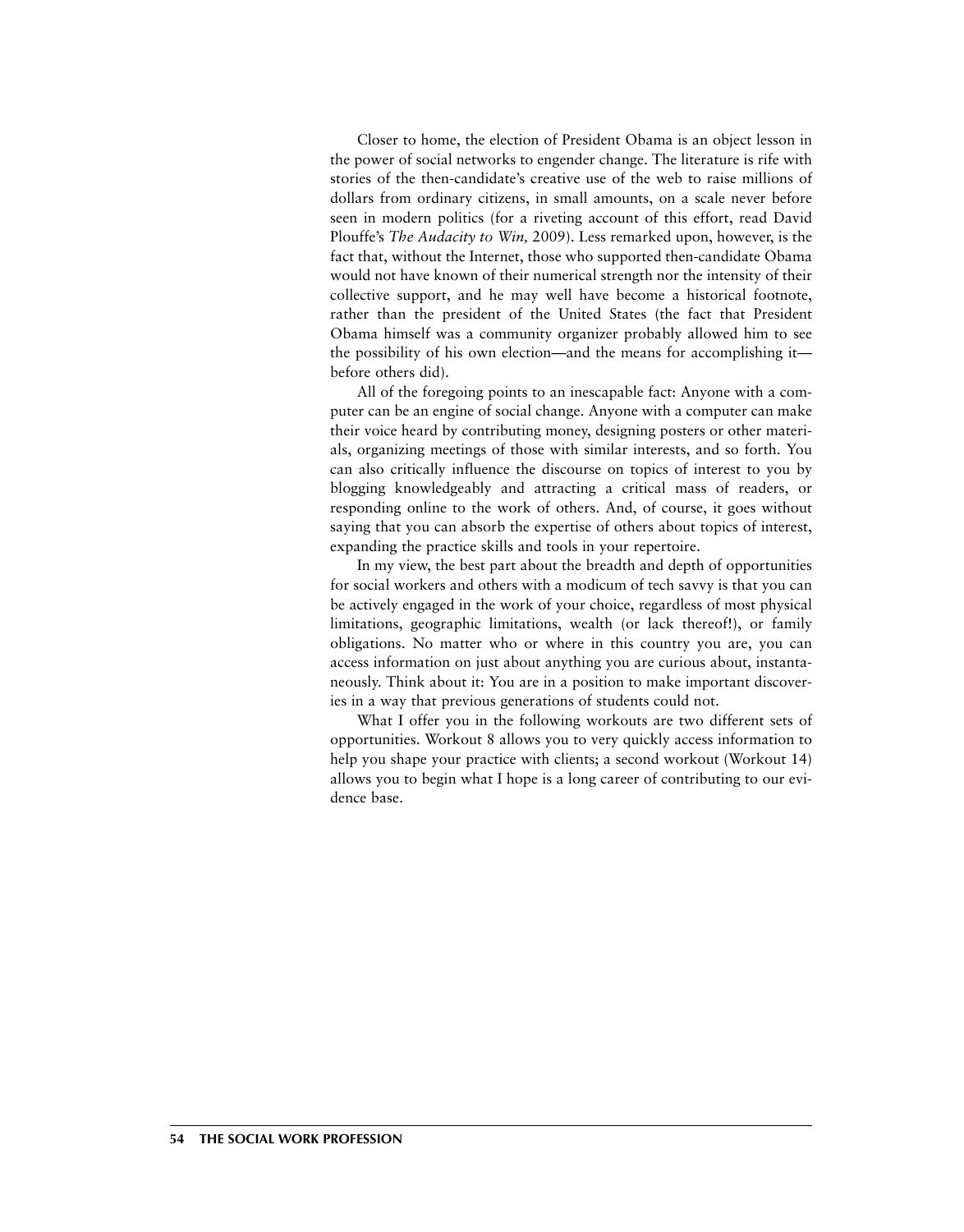### **WORKOUT 8 Instructions**

### **Location**

Outside class

### **Purpose**

- 1. To expand your knowledge of appropriate online resources for social workers.
- 2. To provide you with hands-on experience in accessing resources relevant to the beginning social worker.
- 3. To enhance your socialization to the profession by enabling you to become acquainted with issues of contemporary importance to members of our profession.

### **Background**

Understanding the potential of the Internet and knowing how to access its resources for your professional use is an indispensable skill, regardless of where you live, your career aspirations, or anything else. As a professional social worker, you will one day encounter a client problem for which neither you nor your agency colleagues have the answer. Imagine then being able to pose your problem to an infinitely large group of colleagues in cyberspace, who have the capacity to respond immediately. Bound by a uniform value base but trained in a variety of different perspectives, these colleagues can enhance your practice tremendously, just as you can theirs. Until that day comes, however, you can use the web to help you contemplate your professional future.

### **Directions**

- 1. For this exercise, you obviously need access to a computer with a web browser, such as Safari or Internet Explorer.
- 2. Now you are ready to proceed, following the steps in the workspace. Staple any online work to your workspace page when you turn it in.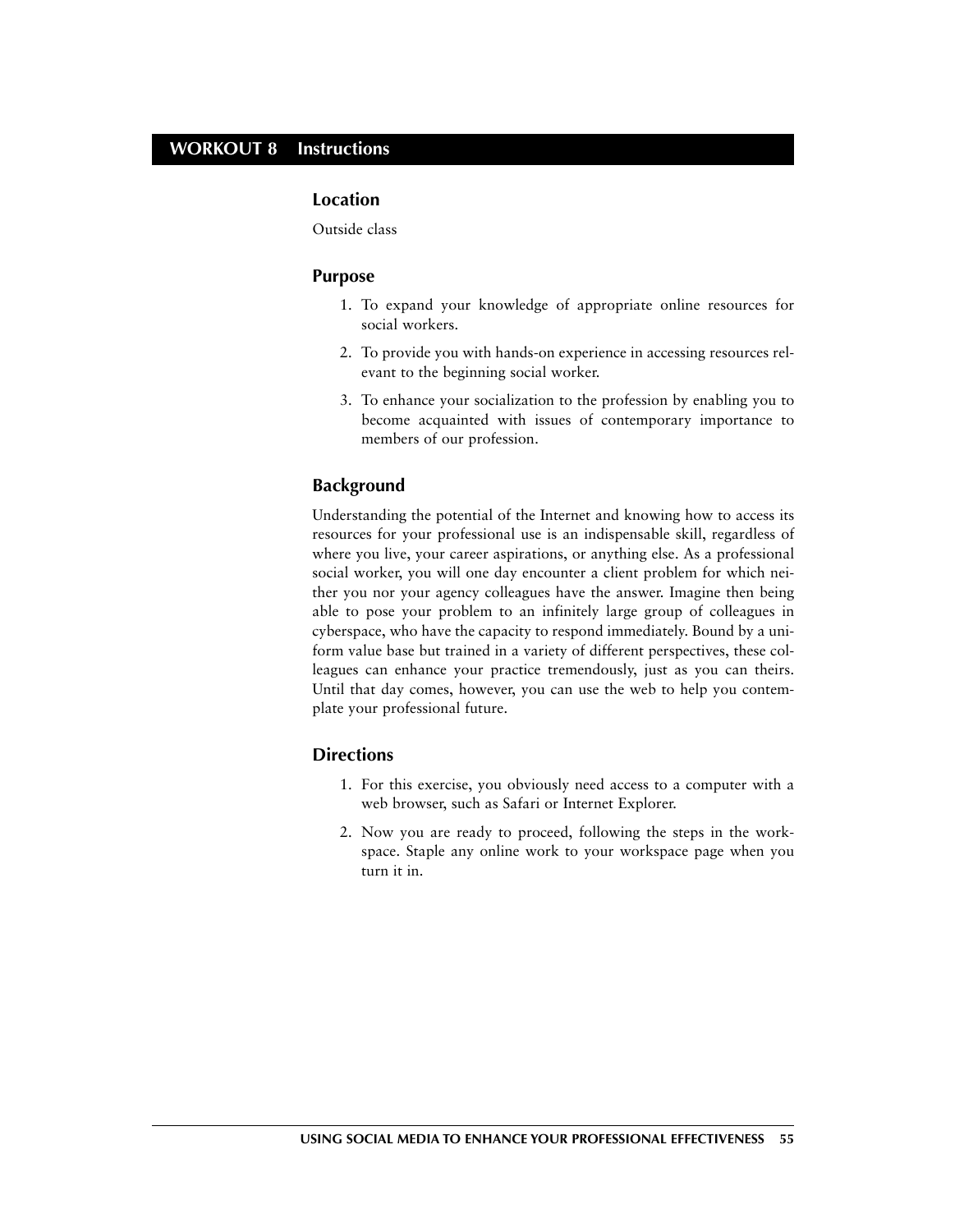# **WORKOUT 8 Workspace**

Name \_\_\_\_\_\_\_\_\_\_\_\_\_\_\_\_\_\_\_\_\_\_\_\_\_\_\_\_\_\_\_\_\_\_\_\_\_\_\_\_\_\_\_\_\_\_\_\_\_\_\_\_\_\_\_\_\_\_\_\_\_\_\_\_\_\_\_\_\_\_\_\_\_\_\_\_\_\_\_\_\_\_\_

Date \_\_\_\_\_\_\_\_\_\_\_\_\_\_\_\_\_\_\_\_\_\_\_\_\_\_\_\_\_\_\_\_\_\_\_\_\_\_\_\_\_\_\_\_\_\_\_\_\_\_\_\_\_\_\_\_\_\_\_\_\_\_\_\_\_\_\_\_\_\_\_\_\_\_\_\_\_\_\_\_\_\_\_

1. In the space provided, in as specific terms as you can, write a paragraph about the reasons for your interest in social work. If you are interested in learning how to do a particular type of work (i.e., community organization, advocacy, family therapy, etc.), expand on this. Is there a population with whom you are most interested in working? Children, the elderly, persons with disabilities? Persons with addictions? Persons with a specific cultural or religious background? Are you interested in working in another country? If the reasons for your interest in social work are unclear to you, now is your opportunity to think more deeply about its appeal.

*\_\_\_\_\_\_\_\_\_\_\_\_\_\_\_\_\_\_\_\_\_\_\_\_\_\_\_\_\_\_\_\_\_\_\_\_\_\_\_\_\_\_\_\_\_\_\_\_\_\_\_\_\_\_\_\_\_\_\_\_\_\_\_\_\_\_\_\_\_\_\_\_\_\_\_\_\_\_\_\_\_\_\_\_\_\_*

*\_\_\_\_\_\_\_\_\_\_\_\_\_\_\_\_\_\_\_\_\_\_\_\_\_\_\_\_\_\_\_\_\_\_\_\_\_\_\_\_\_\_\_\_\_\_\_\_\_\_\_\_\_\_\_\_\_\_\_\_\_\_\_\_\_\_\_\_\_\_\_\_\_\_\_\_\_\_\_\_\_\_\_\_\_\_*

*\_\_\_\_\_\_\_\_\_\_\_\_\_\_\_\_\_\_\_\_\_\_\_\_\_\_\_\_\_\_\_\_\_\_\_\_\_\_\_\_\_\_\_\_\_\_\_\_\_\_\_\_\_\_\_\_\_\_\_\_\_\_\_\_\_\_\_\_\_\_\_\_\_\_\_\_\_\_\_\_\_\_\_\_\_\_*

*\_\_\_\_\_\_\_\_\_\_\_\_\_\_\_\_\_\_\_\_\_\_\_\_\_\_\_\_\_\_\_\_\_\_\_\_\_\_\_\_\_\_\_\_\_\_\_\_\_\_\_\_\_\_\_\_\_\_\_\_\_\_\_\_\_\_\_\_\_\_\_\_\_\_\_\_\_\_\_\_\_\_\_\_\_\_*

- 2. Read the following advice from Google about how you can make online searches more powerful: http://www.google.com/support/websearch/bin/answer.py?hl=en&answer=136861. Now, using these conventions, search for information on your field of interest, using keywords.
	- (a) Are there any sponsored sites that show up? If so, list and briefly describe them (no more than three).

*\_\_\_\_\_\_\_\_\_\_\_\_\_\_\_\_\_\_\_\_\_\_\_\_\_\_\_\_\_\_\_\_\_\_\_\_\_\_\_\_\_\_\_\_\_\_\_\_\_\_\_\_\_\_\_\_\_\_\_\_\_\_\_\_\_\_\_\_\_\_\_\_\_\_\_\_\_\_\_\_\_\_\_\_\_\_*

*\_\_\_\_\_\_\_\_\_\_\_\_\_\_\_\_\_\_\_\_\_\_\_\_\_\_\_\_\_\_\_\_\_\_\_\_\_\_\_\_\_\_\_\_\_\_\_\_\_\_\_\_\_\_\_\_\_\_\_\_\_\_\_\_\_\_\_\_\_\_\_\_\_\_\_\_\_\_\_\_\_\_\_\_\_\_*

*\_\_\_\_\_\_\_\_\_\_\_\_\_\_\_\_\_\_\_\_\_\_\_\_\_\_\_\_\_\_\_\_\_\_\_\_\_\_\_\_\_\_\_\_\_\_\_\_\_\_\_\_\_\_\_\_\_\_\_\_\_\_\_\_\_\_\_\_\_\_\_\_\_\_\_\_\_\_\_\_\_\_\_\_\_\_*

*\_\_\_\_\_\_\_\_\_\_\_\_\_\_\_\_\_\_\_\_\_\_\_\_\_\_\_\_\_\_\_\_\_\_\_\_\_\_\_\_\_\_\_\_\_\_\_\_\_\_\_\_\_\_\_\_\_\_\_\_\_\_\_\_\_\_\_\_\_\_\_\_\_\_\_\_\_\_\_\_\_\_\_\_\_\_*

*\_\_\_\_\_\_\_\_\_\_\_\_\_\_\_\_\_\_\_\_\_\_\_\_\_\_\_\_\_\_\_\_\_\_\_\_\_\_\_\_\_\_\_\_\_\_\_\_\_\_\_\_\_\_\_\_\_\_\_\_\_\_\_\_\_\_\_\_\_\_\_\_\_\_\_\_\_\_\_\_\_\_\_\_\_\_*

*\_\_\_\_\_\_\_\_\_\_\_\_\_\_\_\_\_\_\_\_\_\_\_\_\_\_\_\_\_\_\_\_\_\_\_\_\_\_\_\_\_\_\_\_\_\_\_\_\_\_\_\_\_\_\_\_\_\_\_\_\_\_\_\_\_\_\_\_\_\_\_\_\_\_\_\_\_\_\_\_\_\_\_\_\_\_*

*\_\_\_\_\_\_\_\_\_\_\_\_\_\_\_\_\_\_\_\_\_\_\_\_\_\_\_\_\_\_\_\_\_\_\_\_\_\_\_\_\_\_\_\_\_\_\_\_\_\_\_\_\_\_\_\_\_\_\_\_\_\_\_\_\_\_\_\_\_\_\_\_\_\_\_\_\_\_\_\_\_\_\_\_\_\_*

*\_\_\_\_\_\_\_\_\_\_\_\_\_\_\_\_\_\_\_\_\_\_\_\_\_\_\_\_\_\_\_\_\_\_\_\_\_\_\_\_\_\_\_\_\_\_\_\_\_\_\_\_\_\_\_\_\_\_\_\_\_\_\_\_\_\_\_\_\_\_\_\_\_\_\_\_\_\_\_\_\_\_\_\_\_\_*

(b) What are the top five nonsponsored sites? List and briefly describe.

(c) What are the differences between the sponsored and nonsponsored sites. For example, are the sponsored sites all for profit, whereas the others are not? If so, are there other differences?

*\_\_\_\_\_\_\_\_\_\_\_\_\_\_\_\_\_\_\_\_\_\_\_\_\_\_\_\_\_\_\_\_\_\_\_\_\_\_\_\_\_\_\_\_\_\_\_\_\_\_\_\_\_\_\_\_\_\_\_\_\_\_\_\_\_\_\_\_\_\_\_\_\_\_\_\_\_\_\_\_\_\_\_\_\_\_ \_\_\_\_\_\_\_\_\_\_\_\_\_\_\_\_\_\_\_\_\_\_\_\_\_\_\_\_\_\_\_\_\_\_\_\_\_\_\_\_\_\_\_\_\_\_\_\_\_\_\_\_\_\_\_\_\_\_\_\_\_\_\_\_\_\_\_\_\_\_\_\_\_\_\_\_\_\_\_\_\_\_\_\_\_\_*